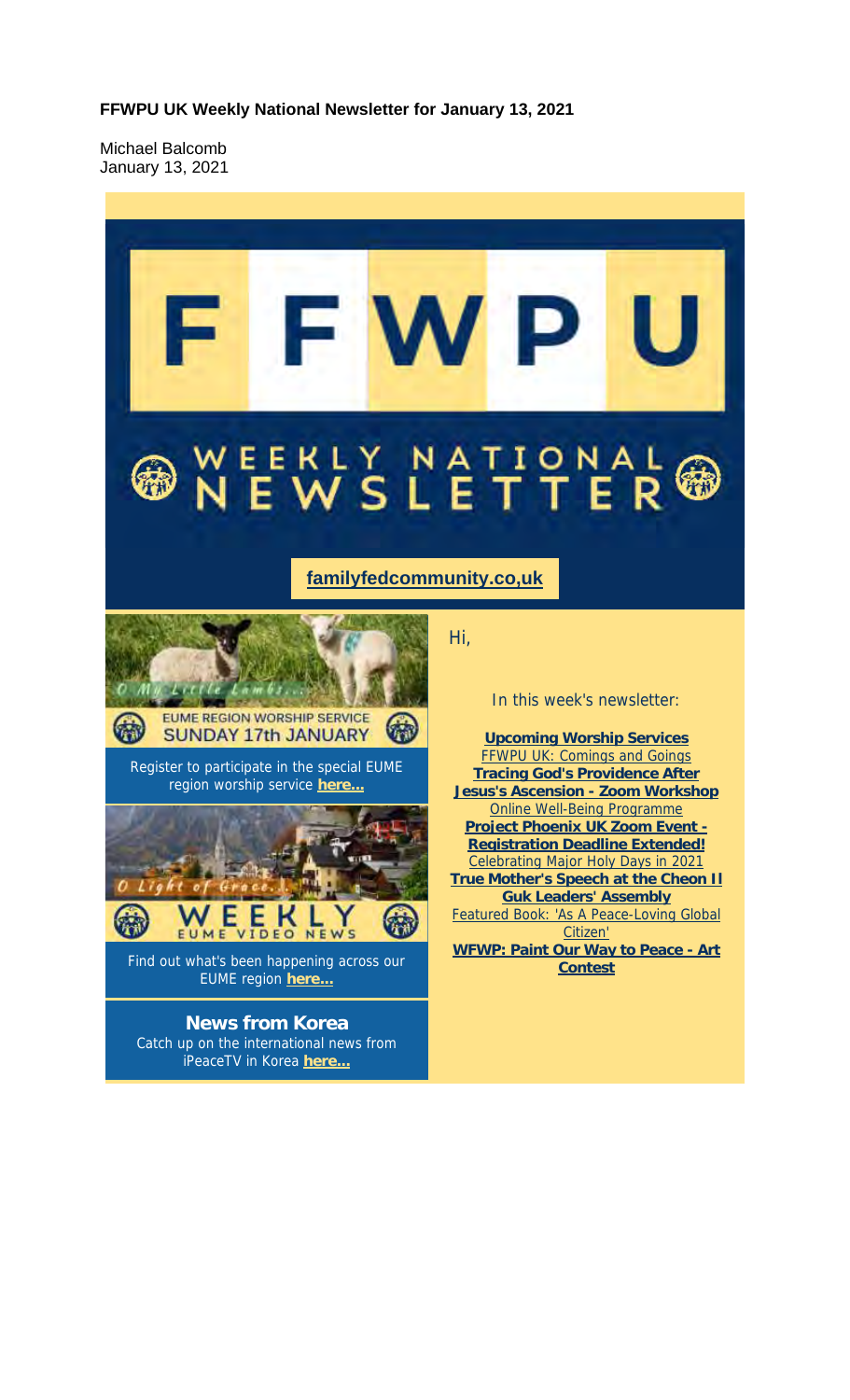

#### **Upcoming Worship Services**

A special EUME Region Sunday Service will be taking place this Sunday at 10am GMT, with discussion and fellowship afterwards within local communities.

Please **register online** in order to secure your spot and receive your electronic copy of the "2021 Planning Booklet".



#### **FFWPU UK: Comings and Goings**

The beginning of the new year has brought with it a **number of changes within our FFWPU leadership team**.

We would like to express our heartfelt thanks and appreciation to those who are departing or retiring from their roles, and give a warm welcome to those joining the team.

#### **View More**





#### **Tracing God's Providence After Jesus's Ascension - Zoom Workshop**

During this free online workshop, William Haines invites you to join him in tracing how God's providence unfolded in different countries and religions, and why it advanced further in some than in others.

#### **View More**

### **Online Well-Being Programme**

Starting next week, Bromley Community's committee is hosting an online programme every Tuesday for 7 weeks that will help you to check on your wellbeing, learn useful techniques, and gain a deeper connection with yourself and your roots.

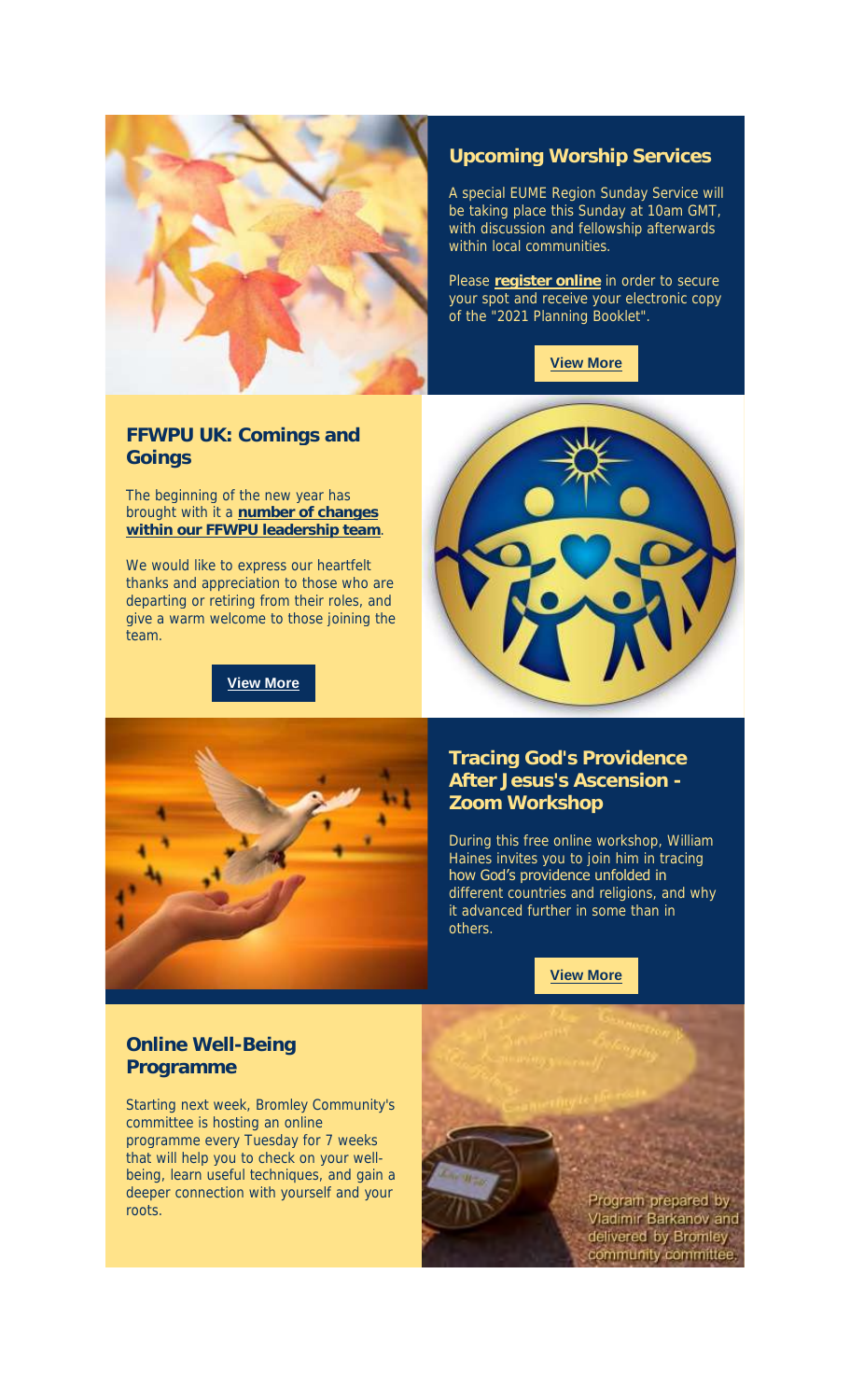### **View More**



#### **Project Phoenix UK Zoom Event - Registration Deadline Extended!**

Theme: "Re-Energizing your Relationships"

The early bird registration deadline has been **extended to Friday 15th January**!

Cecilie Fortune participated in a Project Phoenix event two years ago and was greatly inspired by the programme. She is encouraging members to attend and has shared about her experiences **here...**

**View More**

#### **Celebrating Major Holy Days in 2021**

In a recent **letter to members in the EUME region**, Michael & Fumiko Balcomb explained the planned observance of True Parents' Day and Heavenly Parent's Day on the same day as the anniversary of True Parents' Holy Wedding on 27th April 2021.







#### **True Mother's Speech at the Cheon Il Guk Leaders' Assembly**

True Mother spoke to those participating in the Cheon Il Guk Leaders' Assembly last week, which was held online this time.

You can watch the recording below and read the transcript of the speech **here...**

**View More**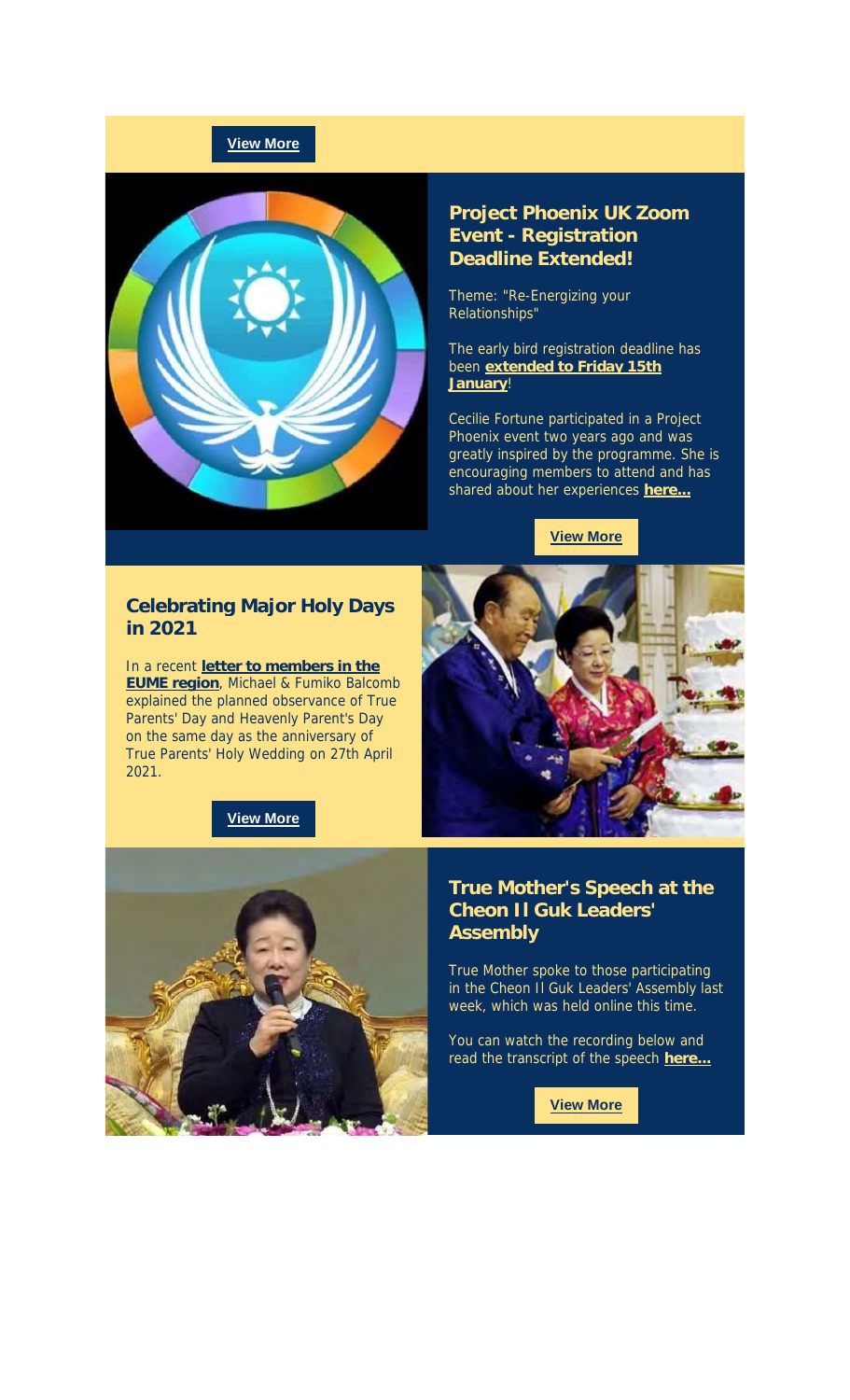### **FEATURED BOOK: 'As A Peace-Loving Global Citizen'**

Part 4 Chapter 9 - read by Henry Masters:

**"Washington Monument, 1976"**

The audiobook is now available for streaming through Spotify, Apple Podcasts and Google Podcasts, as read by the late Henry Masters. **Find out more here...**

### **Listen Now**





#### UK NATIONAL ART CONTEST COMMEMORATING INTERNATIONALPEACE DAY AGE RANGE FROM 5-16 VEARS<br>PERIOD FOR SUBMISSION: 1 DECEMBER 2020 - 31 JANUARY 2021 FREE ENTRY - ACCEPTED ART MEDIUM: PAINT

POST A SCANNED COPY OF YOUR ARTWORK TO: FACEBOOK.COM/2020ARTOFPEACE<br>FOR ADDITIONAL INFORMATION: ARTPEACEPROJECT@WFWP.ORG.UK ERCH SUBMITTED ARTWORK WILL BE UNDER PROPRIETARY RIGHTS OF

2ND

 $E70$ 

3RD

£40

ORGANISED BY WOMEN'S FEDERATION FOR WORLD PEACE WFWP UK

**WFWP: Paint Our Way to Peace - Art Contest**

Women's Federation for World Peace UK is conducting a national art contest centred on the theme of peace.

Cash prizes are available for the winners of the contest. Please submit your artwork by 31st January to be considered. The age range for applicants is 5-16 years old. Free entry. For residents in the UK.

**Please note that the submission deadline for the contest has been extended to Sunday 31st January 2021.**

**View More**

# **| Featured Article |**

#### **HARP Leadership Handover**

With the start of a new year, we welcome a new leadership team to serve the adolescents of our community: Cha Eun Lall and Kieran Hoyte will serve as the HARP leaders. **Please find their message of greetings here...**

We all want to express enormous gratitude to Sam Shongwe and Mia Gardiner, who have both been taking primary responsibility of leading HARP until now. They concluded their leadership with the success of the recent winter HARP workshop, and although they have handed over most responsibilities to Cha Eun and Kieran, both Sam and Mia will continue to support HARP in diminished roles.

Thank you, Sam and Mia, for providing wholesome education and thoughtful fun for our teens, and for orchestrating everything in the background with sincere devotion and prayerful concern.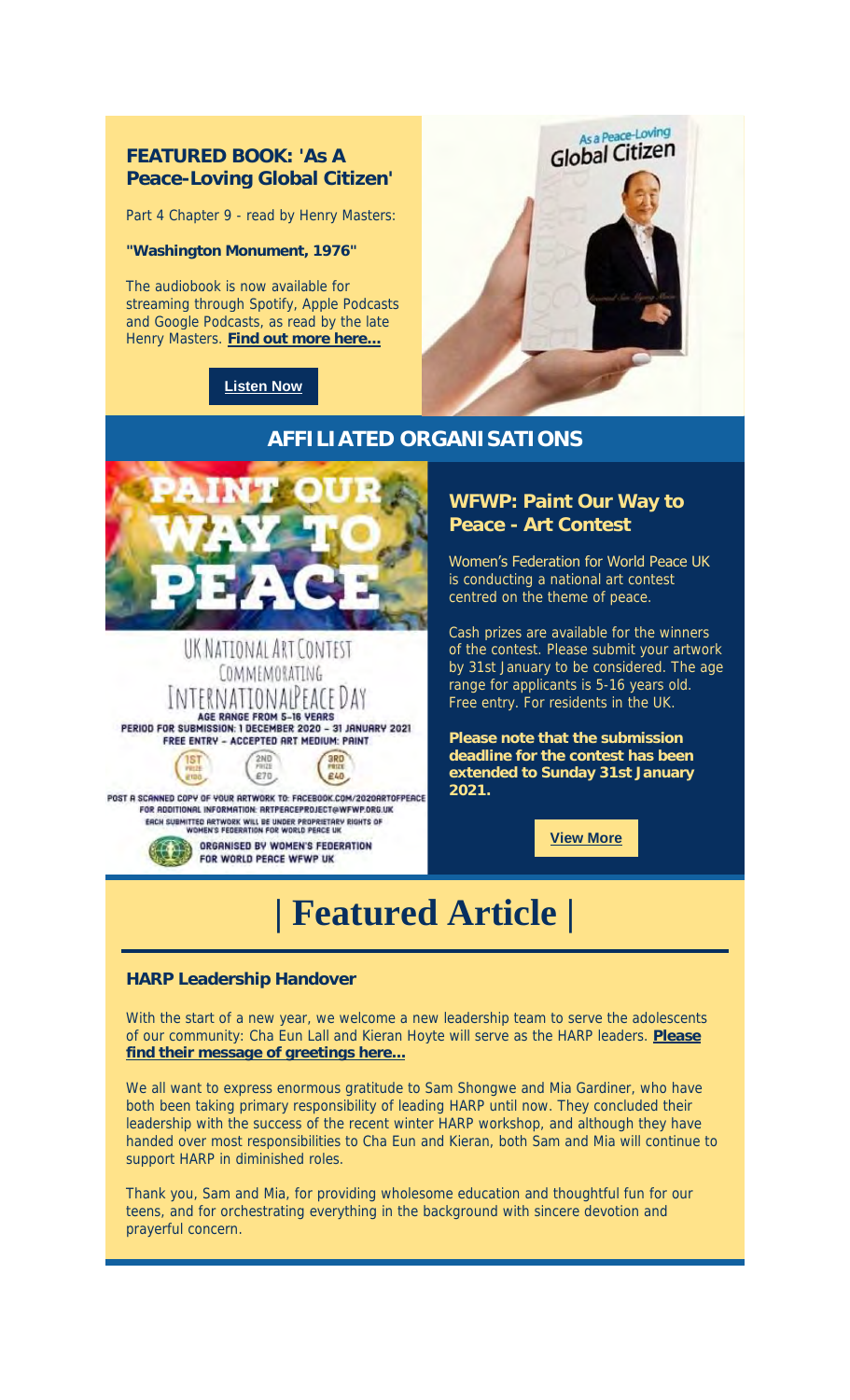# **| Featured Video |**



**True Mother's Message at the CIG Leaders' Assembly (transcript)**

## **| Upcoming Events |**

Please click on the title of the event(s) that you are interested in for further details:

**EUME Zoom Prayer Meeting** Every Wednesday at 7pm

**Early Morning Devotion via Zoom** Every Saturday from 5am–6.30am

**Special EUME Region Sunday Service** Sunday 17th January

**JANUARY:**

**The Bereavement Journey Course (Part 1)** Friday 8th, Friday 15th and Friday 22nd January

**Building Our Blessing - Special Interactive Webinar** Thursday 14th January

**Submission Deadline for Special EUME Centenary Gift for True Mother** Friday 15th January

**Tracing God's Providence After Jesus's Ascension - Zoom Workshop** Monday 18th January to Friday 19th February

> **Online Well-Being Programme** Tuesday 19th January to Tuesday 2nd March

**Project Phoenix UK Zoom Event** Friday 29th to Sunday 31st January